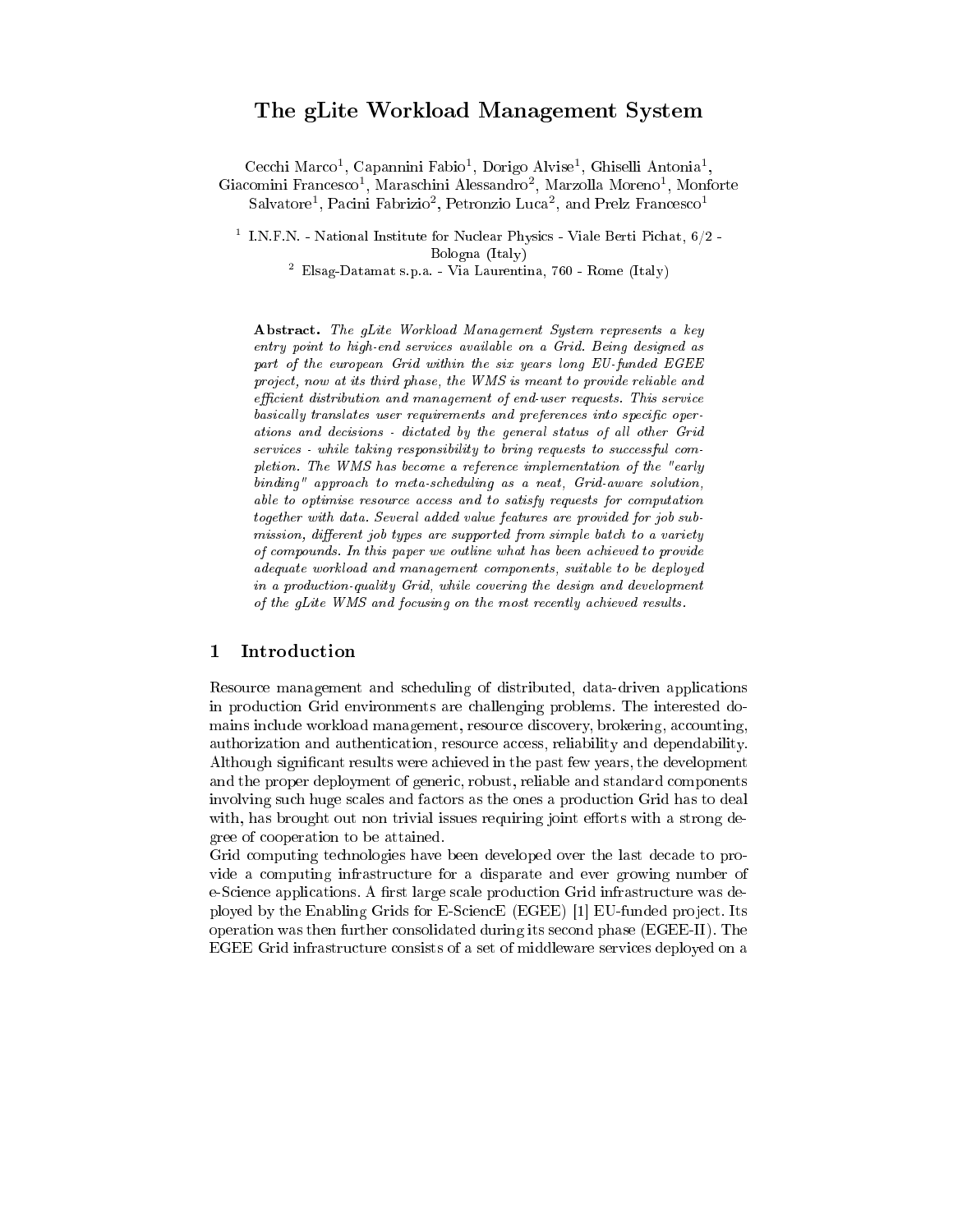worldwide collection of computational resources, with an extensive programme of middleware re-engineering that has resulted in a onsolidated software sta
k, gLite [2]. This long-standing project, now at its third phase (EGEE-III), will take further steps in moving Grids to dependable and sustainable produ
tion infrastru
ture while providing a ontinuous servi
e to its expanding user base. EGEE-III will ontinue to develop gLite as its referen
e open-sour
e middleware distribution.

In this paper we outline what has been achieved to provide adequate workload and management components, suitable to be deployed in a production-quality Grid, while covering the design and development of the gLite WMS, with particular respe
t to fun
tionality and interoperability, fo
using on the most re
ently a
hieved results.

#### $\overline{2}$ The gLite WMS in <sup>a</sup> nutshell

The gLite WMS represents a key entry point to high-end servi
es available on a Grid. It has been designed with some fundamental principles in mind: first of all aiming at providing a dependable and reliable servi
e, where primary importance is given to never losing track of jobs to be processed and always providing a prompt, responsive quality of servi
e, yet keeping up with huge and even growing factors of scale. It is designed as part of a Service Oriented Architecture (SOA) complying with Web-Service Interoperability (WS-I) [3] specifications and strives to implement re
ommendations on web servi
e foundations made by the Open Grid Forum  $(OGF)$  [4].

Fundamental to any Grid environment is the ability to discover, allocate and monitor the use of resour
es. The term "workload management" is ommonly used to describe all those aspects that involve discovering the resources and sele
ting the most suitable ones, arranging for submission, monitoring and information gathering. In this respe
t, the WMS has to deal with a heterogeneous computing environment that in general encompasses different architectures and loss of entralized ontrol, all this in presen
e of potential faults due to the distributed and diverse nature of the Grid environment, omputers, networks and storage devi
es.

#### 3 Fun
tionality at various levels

The gLite Workload Management System (WMS) provides a servi
e responsible for the distribution and management of tasks a
ross resour
es available on a Grid, in such a way that applications are conveniently, efficiently and effectively executed. These tasks, which basically consist in execution requests, are usually referred to as "jobs". In a Grid environment the s
ope of su
h tasks/jobs needs to be extended to take into account other kinds of resources, such as storage or network capacity. The need for such a broader definition is basically due to the move from typical batch-like activity to applications with ever more demanding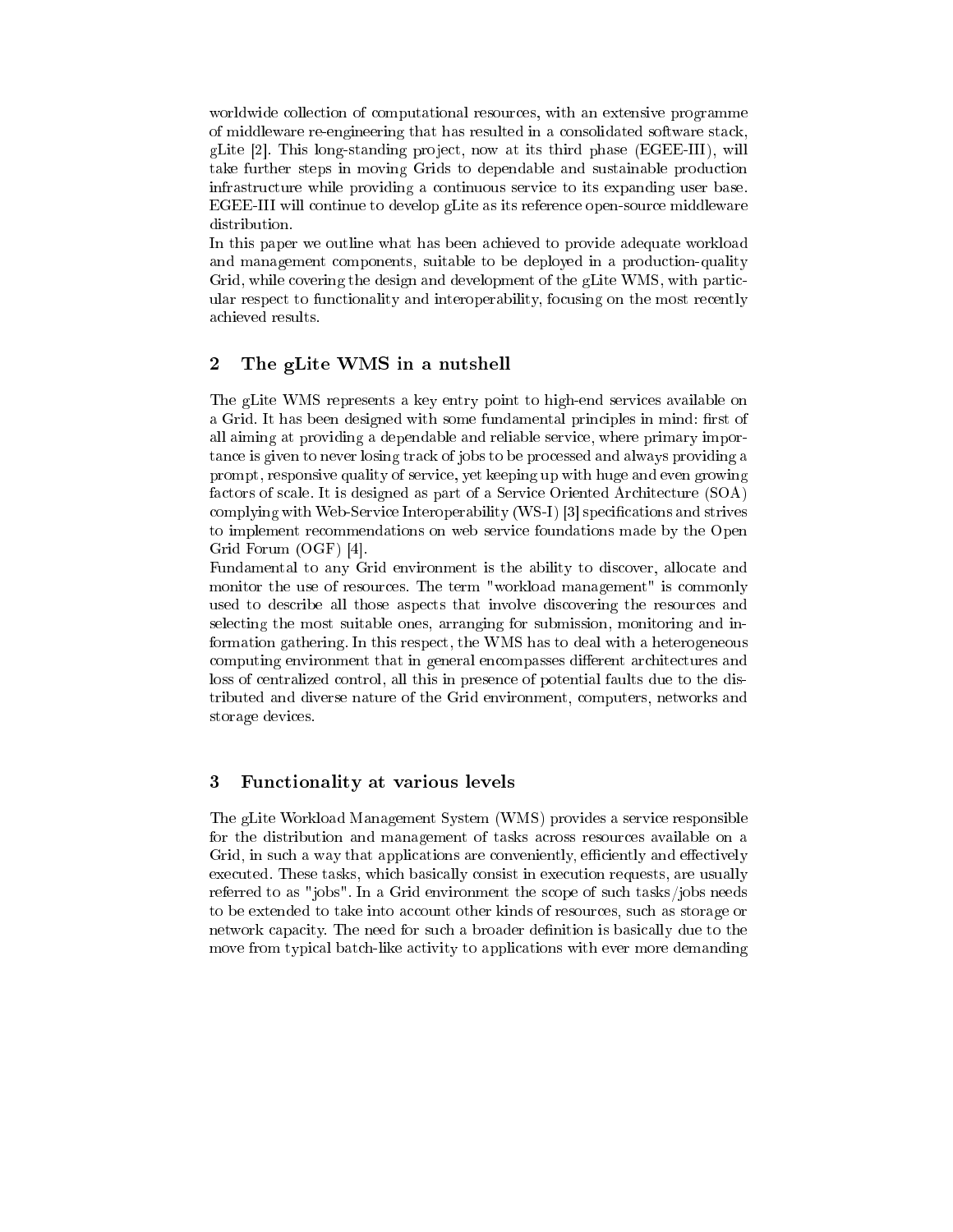requirements in areas like data access or interactivity, both with the user and with other tasks. In this respect, the WMS does support different types of jobs:

- Single batch jobs
- Work-flows: jobs with dependencies expressed as a direct acyclic graph (DAG)
- Colle
tions: sets of jobs without dependen
ies grouped together and identi fied by a single handler
- MPI: based on message passing interfa
e a widely-used library to allow for parallel programming within a single luster (intraluster)
- Interactive: establishing a synchronous two way communication with the user on a so
ket stream
- Parametric: allowing multiple jobs to be defined by a single description with attributes varying with a parameter.

The characteristics of a job are defined using a flexible and expressive formalism called Job Description Language (JDL) [5]. The JDL is based on Classified Advertisements or  $ClassAds$  [6], developed within the Condor project [7], which basically consist of a list of key/value pairs that represent the various characteristics of a job (input files, arguments, executable, etc.) as well as its requirements, onstraints and preferen
es (physi
al and virtual memory, CPU, operating system, etc.). The user can then specify whatever attribute for the description of a request without incurring in formal errors, as ClassAds are not bound by any particular schema. Only a certain set of attributes are directly taken into account by the WMS on the base of documented semantics, the others will simply be passed on without specific processing. Also, the attributes used for describing high-end resources come from a common schema, the so called GLUE schema [8], born from a joint effort to standardize and facilitate interoperation between Grid infrastru
tures, e.g. the attribute "GlueCEStateFreeCPUs" will always indicate the number of free CPUs in all the resources making part of such a joint infrastructure.

Jobs are always asso
iated with user proxy redentials and all job-dependent operations are performed on behalf of the user. gLite in general and the WMS in particular exploit experience and existing components from the Virtual Data Toolkit from Condor and Globus [9] (VDT). While Condor plays a significant role in the present architecture as a job submission and tracking layer (see later), the Globus Security Infrastructure (GSI) is used throughout for enabling seure authenti
ation and ommuni
ation. GSI provides in fa
t libraries and tools for authentication and message protection that use standard X.509 public key certificates, public key infrastructure (PKI), the SSL/TLS protocol, and X.509 Proxy Certificates, an extension defined for GSI to meet the dynamic delegation requirements of Grid communities. A specific service, called Proxy Renewal and conceived as be part of the WMS, is devoted to renewing credentials, automatically and securely, for long-running jobs. This is a desired feature not to propagate throughout the Grid proxy certificates of a significant duration,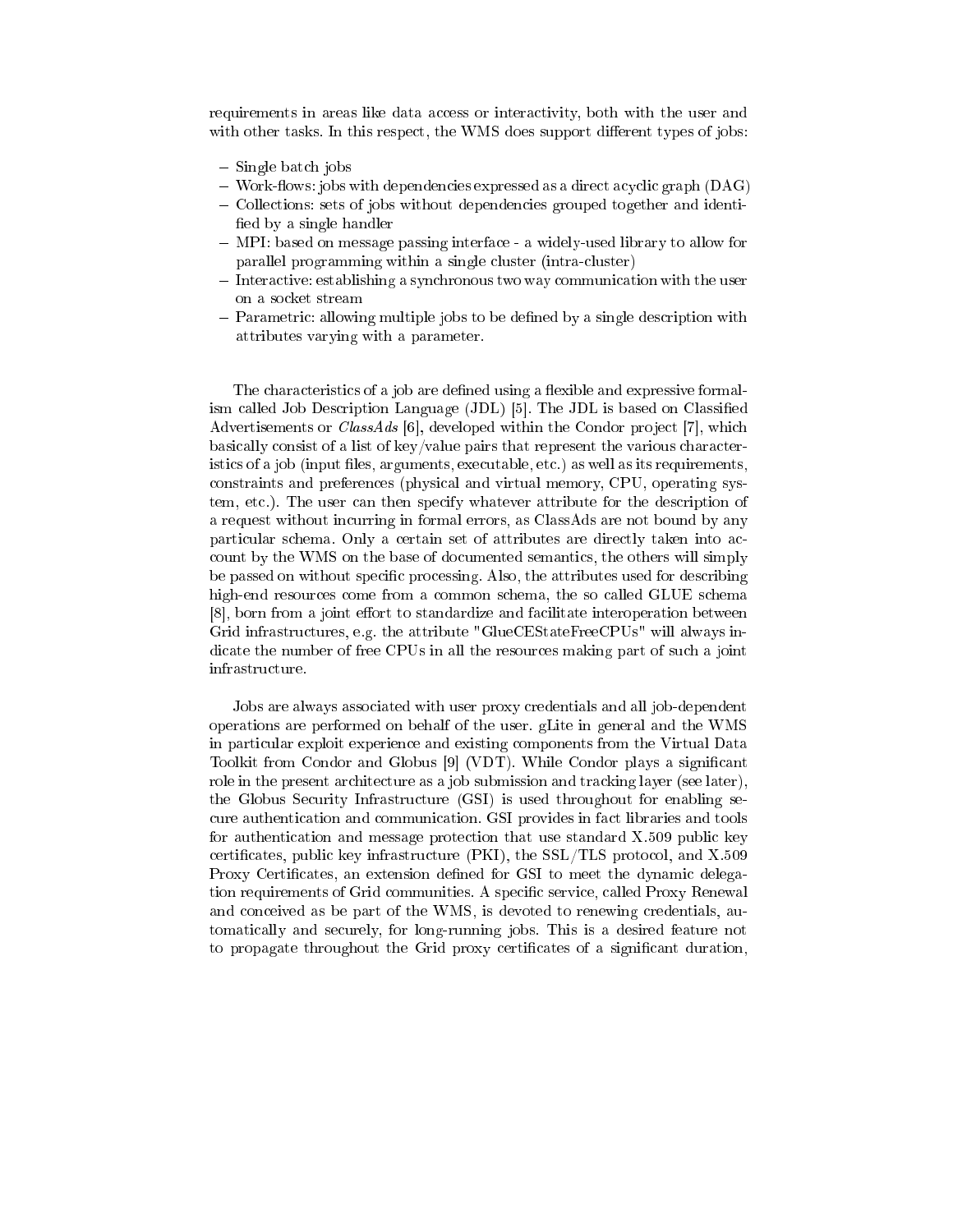since they need to be reasonably longer than the expected duration of jobs, which in some cases can last for weeks, they are associated to. This scenario would obviously represent a security threat, but, on the other hand, working with short-lived certificates will cause long jobs to outlive the validity of their proxy and be onsequentially aborted. To avoid this the WMS allows proxy ertificates to be renewed automatically, when close to expiry, if the user allows the Proxy Renewal service to be enabled, this is done by specifying a MyProxy [10] server (the long-lived proxy keystore) in the job JDL. Another similar me
hanism, implemented by the Job Submission Servi
e (see later), is in pla
e to forward freshly renewed certificates in the WMS instance to the Computing Element (CE, i.e. the Grid abstraction for a computing resource) where they will finally reach the Worker Node (WN, i.e. the machine where the job is actually executed).

The Grid is a omplex system and things an go wrong at various stages of the so called submission chain. The WMS has been designed with the ability to recover from failures of the infrastructure by automatically resubmitting failed jobs, this is done at two levels. "Shallow" resubmission is utilized in those ases where an error occurs before the CE has started executing the job, in which case another CE can be tried immediately without any worry to compromise the results. This will also redu
e the probability to have multiple instan
es of the same job over the Grid due to temporary loss of network contact. "Deep" resubmission happens whenever a job fails after it started running; this situation an be more problemati as the job may well have done a onsiderable amount of pro
essing, produ
ing output les or making other state hanges, and may also have consumed a significant amount of (precious) CPU time. Users can therefore hoose the number of times they will allow the job to be resubmitted in these two ways with two parameters of the JDL. If a job fails after having reached the maximum number of retries it will be terminally aborted.

Submitting a job a
tually means passing its responsibility to the WMS whose purpose is then finding the appropriate resource(s) matching user requirements, watching and directing the job on its way to completion, with particular attention to infrastructure failures requiring resubmission. The WMS will in the end forward the job to the selected set of CEs for execution. The decision about which resource is adequate to run the job is the outcome of a so called match-making pro
ess between the "demand", represented by the submission requirements and preferences, and the "offer", represented by the characteristics of the available resources. The availability of resources for a particular task depends not only on the a
tual state of the resour
es, but also on the utilization poli
ies that the resour
e administrators and/or the administrator of the Virtual Organization (VO) the user belongs to have defined for each of their users. It can happen, not rarely, that none of the resour
es available on the Grid at a given time is able to satisfy some job's requirements, in such case the submission request is kept pending by the WMS and periodi
ally retried, the retry period being a configuration parameter, until the request expires.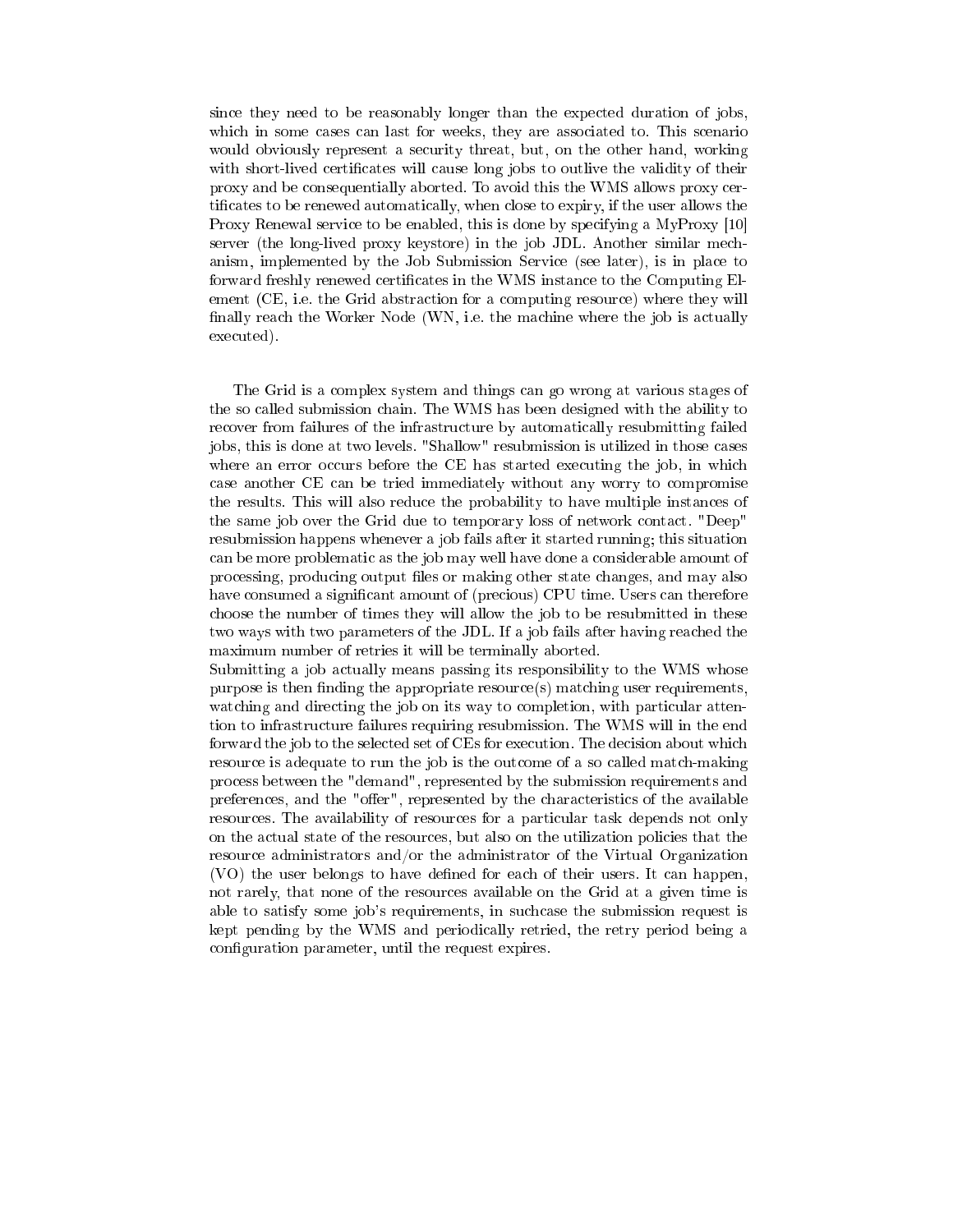Besides request submission, the WMS also implements request management and ontrol fun
tionality su
h as an
ellation and output retrieval. Another feature exists to list all the available resour
es mat
hing a given job so that if a user (which can, by the way, also be represented by an automatic system) has no mat
hing resour
es it an temporarily stop submitting. Request status followup can be achieved through the Logging & Bookeeping service  $(L&B)$  [11], another key servi
e responsible for tra
king jobs in terms of events (important points of job life, e.g. submission, transfer from a WMS component to another one, finding a mat
hing CE, starting exe
ution et
.) gathered from various WMS omponents as well as other Grid servi
es. Ea
h event type arries its spe
i attributes. The entire architecture is specialized for this purpose and is job-centric: any event is assigned to a unique Grid job identifier. The events are gathered from various WMS components by the L&B producer library, and passed on to the local logger daemon, running physi
ally lose to avoid any sort of network problems in a store&forward fashion.

All the various job management tasks mentioned so far are accomplished by different components basically implemented (mostly in  $C_{++}$ , with extensive usage of the Boost  $[12]$  libraries) as different processes or threads, all communicating via persistent data structures [Figure 2]. As anticipated, one core component is the Mat
h-Maker whi
h sorts out a list of resour
es satisfying the given requirements. These resources might even include Storage Elements (SE, i.e. the Grid abstraction for a storage resource) if the user requested to need manipulate data. Such returned list of suitable resources is ordered, given that more than one resource could match the specified requirements. The highest-ranked resour
e will typi
ally be used. The ranking fun
tion is provided by the user in the JDL. Just a trivial example how a ranking expression would look like in the JDL:

### $Rank = -other.GlueCEEstimatedResponseTime;$  (1)

will indicate to send the job to the resource with the lowest estimated queue traversal time.

To avoid the top-ranked resource to be repeatedly chosen upon successively close in time requests, so becoming overrated, before the Local Batch System and the Information Systems could in turn update such dynamic information, a sto
hasti algorithm an be used to perform a smoothed sele
tion among all the matching resources - weighted according to their actual rank - in such a way to prevent ongestion for the initially best ranked resour
es.

Proper handling of massive data volumes is a very important aspect in production quality Grids (it is maybe worth noting that one of the projects from which EGEE originates was called "DataGrid"). The JDL allows the definition of requirements based on data through an attribute alled "DataRequirements" which is structured in such a way to allow users to target experiment-specific catalogs for their jobs and to mix different input data types supported by different data atalogs in the same job des
ription. Logi
al File Names (LFN), Grid Unique ID-entifiers (GUID), Logical Dataset (LDS) and/or generic queries can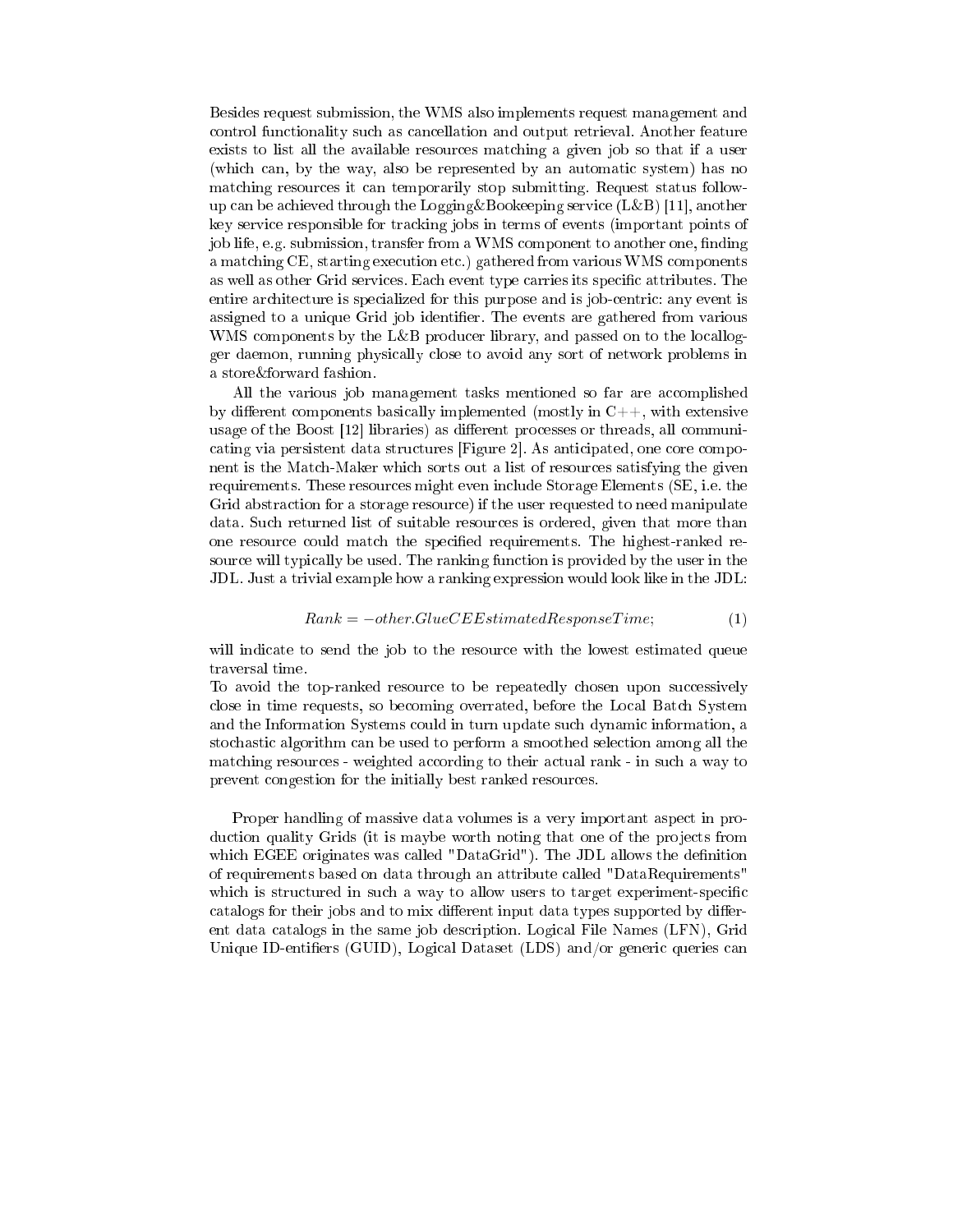be used to retrieve data from SEs. All of them are used by the WMS to query the related Data Catalog for getting ba
k a list of Physi
al File names (PFN) that are needed by the job as input for processing  $(13]$  for more information). Output data can then be stored to a specified SE and registered to a catalog. While match-making is made between two entities - typically the job and the computing resour
e, another interesting feature relating data management, alled gang-matching allows to take into account, besides CE information, also SEs in the process. A typical use case for gangmatching might be: a job has to run on a CE lose to a SE with at least 300 Mb of available spa
e. This translates into a JDL statement like the following:

### $Requirements = any Match(other.st orange.CloseSEs, target.GlueSAStateAvailableSpace > 300);$  (2)

Getting loser to the ore business, one of the most important tasks performed by the WMS is, needless to say, scheduling (some would prefer call it planning, or meta-scheduling). More or less "eager" or "lazy" policies can be supported in this respect. At one extreme, eager scheduling dictates that a job is bound to a resour
e as soon as possible and, on
e the de
ision has been taken, the job is passed to the selected resource(s) for execution, where, very likely, it will end up in some queue. This me
hanism is usually referred to as "push mode". At the other extreme, lazy s
heduling foresees that the job is held by the WMS until a resource becomes available (hence requiring asyncronous communication with the Information Provider), at which point that resource is matched against the submitted jobs and the job that fits best is passed to the resource; this is alled "pull mode". These two approa
hes are quite symmetri
al indeed: eager scheduling implies matching a job against multiple resources, whereas lazy scheduling implies matching a resource against multiple jobs.

The WMS is potentially able, by design, to work with each of these two opposite modes. They both represent a neat grid-aware solution for job s
heduling even if, in the ourse of time, the 'push-mode' emerged as the one and only method actually utilised in the production infrastructure (maybe due to the fact that pull-mode requires asyn
hronous Information Providers and that some are would be needed to handle notifications to more than just one WMS instance to allow for s
alability and to prevent working with a single point of failure). For the re
ord, other Grid meta-s
heduling systems are able to enable late binding, apparently mu
h like the pull-mode would behave. A
tually su
h systems, sometimes referred to as "pilot-jobs" frameworks, implement sort of shortcut where a single VO-level scheduler submits "neutral" placeholder jobs - so keeping a constant pressure onto all the available resour
es - whi
h, on
e running on the WN, are able to finally call forth end-user jobs. Of course such pilot jobs are seen (and accounted) by the Grid infrastructure as any other user job. A thorough analysis of the *pro et contra* of such emerging scheduling models would be out of the scope of this paper, nevertheless, other than being affected by security implications, they annot really be onsidered as an alternative to the pull-mode, in any ase, being just a custom layer built on top of the very same infrastructure. Apart from serious se
urity impli
ations whi
h will not be addressed here, one way or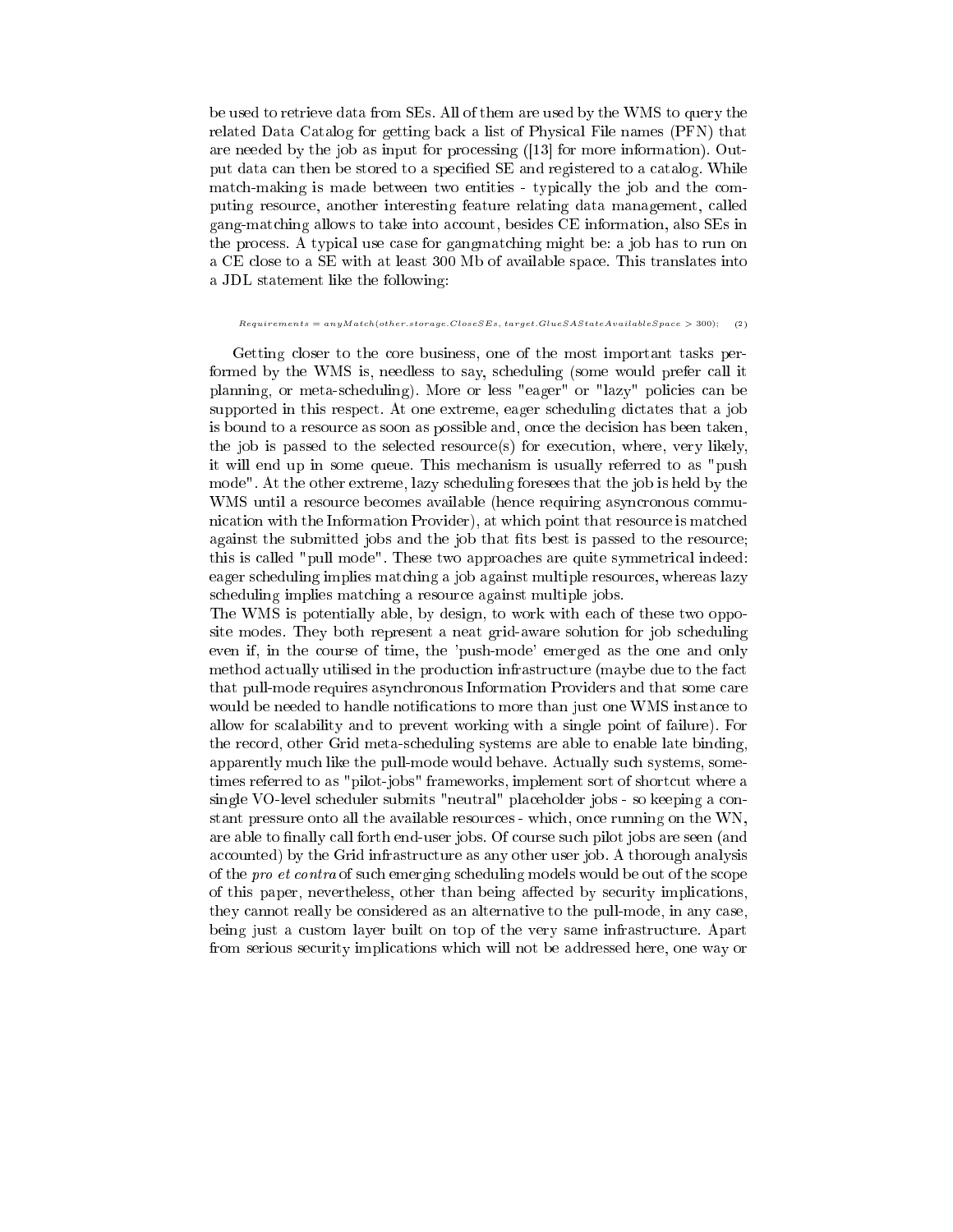the other pilots need to be s
heduled within the Grid servi
es and proto
ols, i.e. a Grid meta-s
heduler (dire
t job submission annot be onsidered at this level a Grid-aware solution).

Back to the WMS, the mechanism that allows for a flexible application of such different policies as the push or the pull mode is the decoupling between the olle
tion of information about resour
es and its usage. This is enabled by a repository of a
hed resour
e information olle
ted from the various supported Information Providers, called Information Super-market (ISM), which is available in read-only mode to the mat
h-making engine and whose update an be the result of either the arrival of notifications or active polling on resources or some arbitrary combination of both from different source of Information Providers. The ISM represents one notable improvement in the WMS as inherited from the EDG and LCG projects where the information was collected in real-time - so contacting Information Providers for each single request, in a less efficient and reliable fashion.

Reflecting the demand-offer/job-resource symmetry, each single job request is kept in a event based priority queue (different request types have in fact different priority), which recently replaced a data structure called task-queue  $(TQ,$ inherited from Alien  $[14]$ . This allowed us to remove several locks throughout, once needed to keep the TQ synchronised, and now requests (coded as functors to be exe
uted by a thread pool) line up as soon as they arrive waiting to be processed as stateless as possible, according to the specific situation and/or error ondition, while preserving the ability to hold a submission request if no mat
hing resour
es are immediately found. Su
h periodi a
tivities (timed events) will in fa
t re-s
hedule themselves to show-up at a programmed later time in the priority queue.

Another interesting feature, which has been added quite recently, is represented by the so called "bulk match-making". This optimisation, enabled for olle
tions, allows to perform the mat
h-making for ea
h subset of jobs sharing same characteristics instead of matching each single job. The original collection is partitioned into such subsets according to some significant attributes (JDL attribute "Significant Attributes") which will identify by the equivalence classes. A typical use-case for specifying significant attributes could be, as an example, parting the original set on "Requirements", "DataRequirements" and "Rank".

Here is a summary of the more relevant fun
tionalities implemented in the gLite WMS:

- Resubmission: shallow or deep
- Stochastic ranking
- Bulk-submission and bulk match-making
- Proxy renewal
- $-$  Support for MPI jobs even if the file system is not shared between CE and Worker Nodes (WN)
- Support for execution of all DAG nodes within a single CE chosen by either user or by the WMS mat
h-maker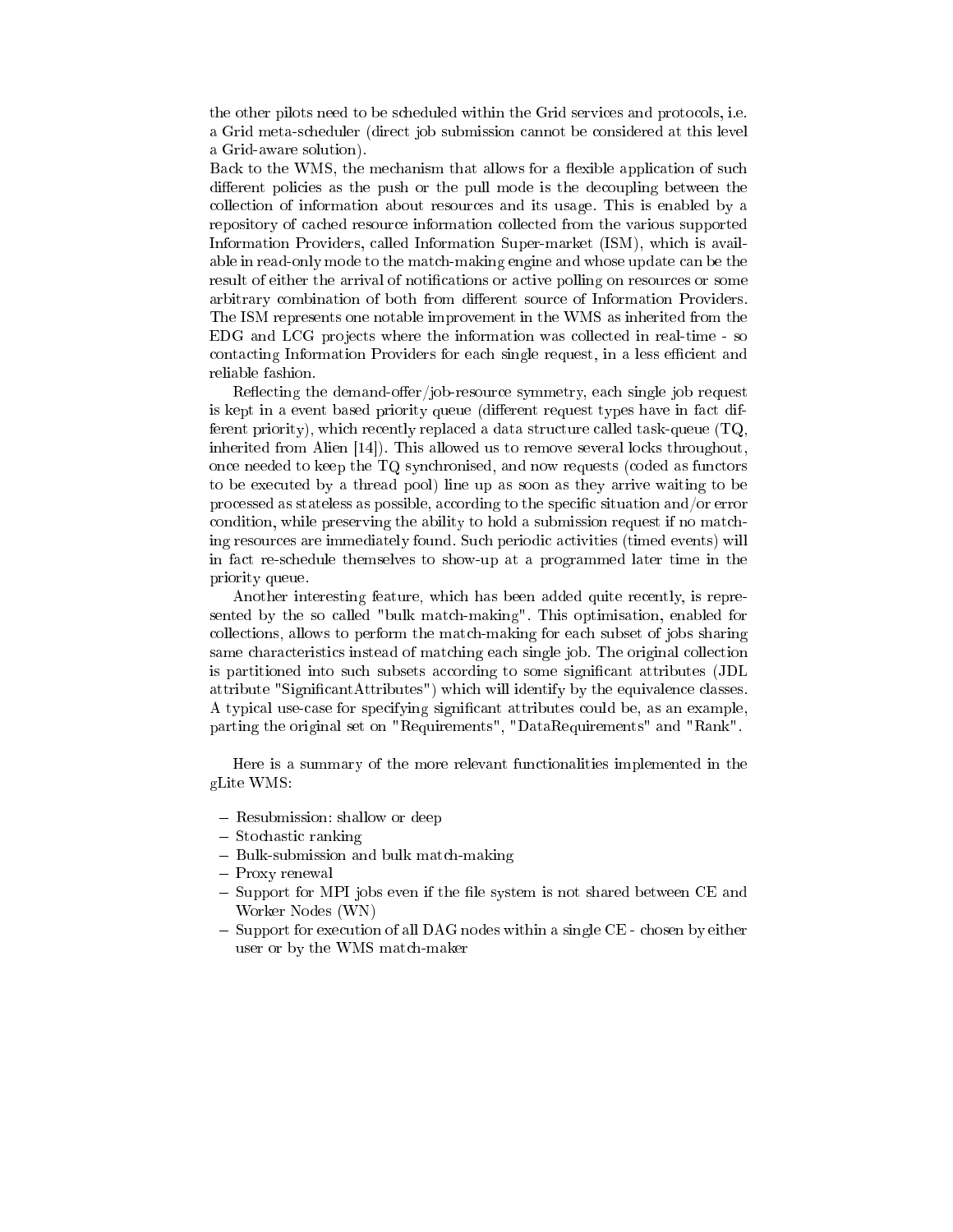- Support for file peeking to access files during job execution
- Load limiting mechanism to prevent system congestion based on machine's vital parameters
- $-$  Automatic sandbox files archiving/compression and sharing between jobs
- Match-making with data
- $-$  Gang-matching

#### Interoperability and interfacing  $\overline{\mathbf{4}}$

Given the typically large number of different parties involved in a Grid infrastructure, interoperability plays a key role to facilitate establishing and coordinating agreements and interactions between all the involved entities. In this respect, the WMS, especially by virtue of his central, mediating role, has to deal with a wide variety of people, services, protocols and more, ranging from users - belonging to different VOs - to other services of the  $EGEE/gLie$  infrastructure and to other Grids as well.

For what concerns users, to be able to allow interaction adhering to the SOA model, a Simple Object Access Protocol (SOAP) Web Service has been implemented, its interface being described through a Web Service Description Language (WSDL) specification written in accordance to the WS-I profile, which defines a set of Web Services specifications to promote interoperability. This newly introduced Web Service based implementation replaced a legacy network interface based on a proprietary protocol. It manages user authentication/authorization and operation requests. It runs in an Apache [15] container extended with Fast CGI [16] and Grid Site [17] modules. The Fast CGI module implements Common Gateway Interface (CGI) functionality along with some other specific features. The most important advantages of using FastCGI are its performance and persistence. Fast CGI applications, in fact, are able to serve, in a multiprocessing fashion, multiple requests, where instances can be dynamically spawned or terminated according to the demand. In particular, an additional control mechanism over unpredictable error conditions such as undefinite hanging has been implemented to automatically terminate a serving process of the pool after a given configurable number of requests. Moreover, the Grid Site module provides an extension to the Apache Web Server for use within Grid frameworks by adding support for Grid Security Infrastructure (GSI), the Virtual Organization Membership Service (VOMS) [18] and file transfer over secure HTTP. It also provides a library for handling Grid Access Control Lists (GACL). The Web Service hosting framework provided by Apache, Grid Site and gSOAP has allowed the development of this front-end interoperable service in  $C_{++}$ , giving continuity and consistency with the rest of the coding.

About interoperation with other Grid services, we need to describe in more detail how job management is accomplished by the WMS. A service called Job Submission Service (JSS) is responsible to actually establish an authenticated communication with the selected resource to forward the job and to monitor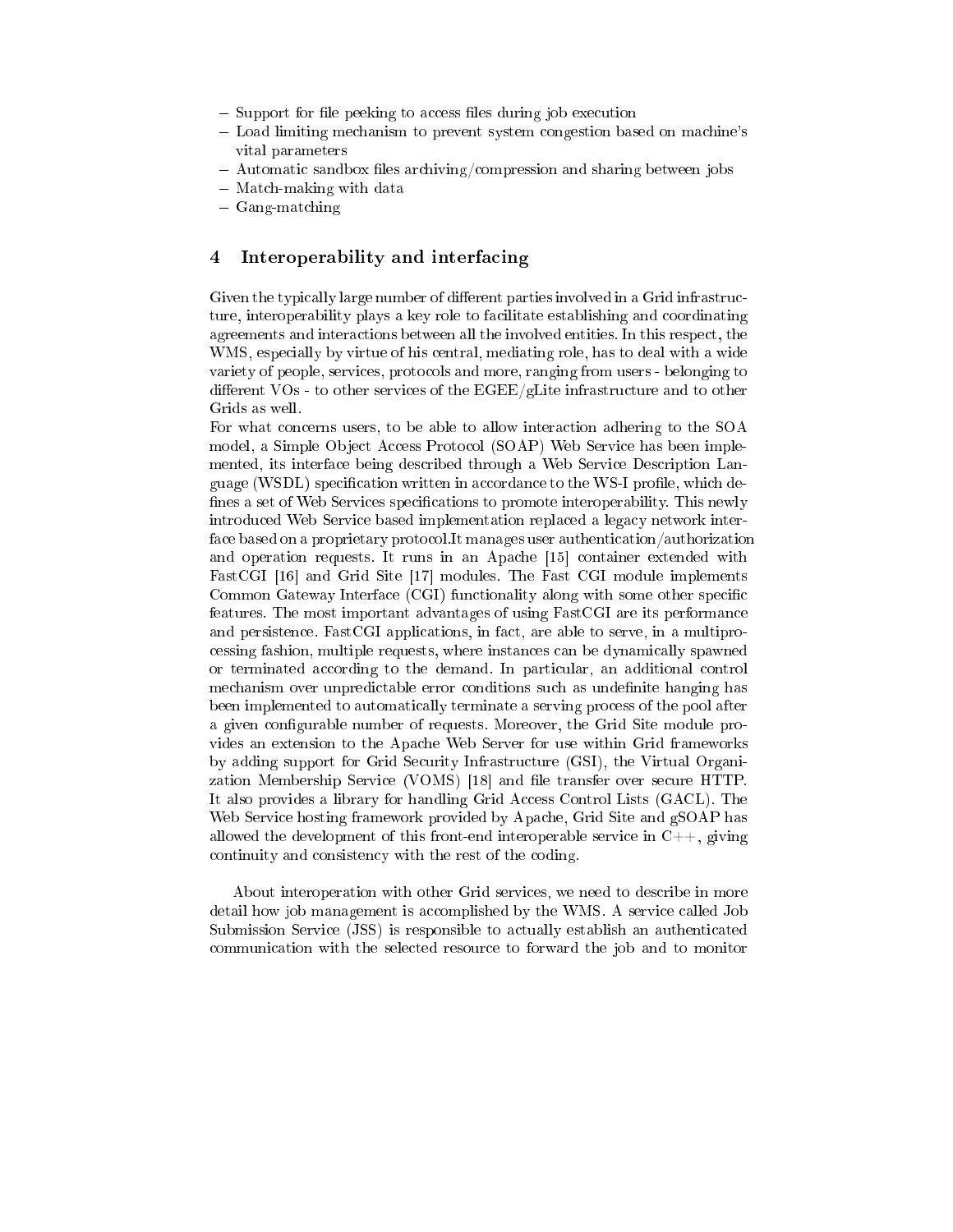its execution. To implement such lower level layer Condor-G has been always adopted. A monitoring service, part of the JSS, is also responsible for watching the Condor log files intercepting interesting events concerning active jobs which affect the job state machine and trigger appropriate actions. Every CE supported by Condor-G is then implicitly supported by the WMS as well, in particular the LCG CE (pre-Web-Service Condor-G plus GRAM on the CE) and the gLite CE (pre-WS Condor-G plus Condor-C on the CE). Recently, with the advent of the newest WS-I/BES [19] CE called CREAM [20], a new component of the WMS suite, called Inteface to CREAM Environment (ICE), has been introduced as part of JSS for job management towards CREAM. ICE is a  $gSORP/C++$  layer which will securely manage job operations to CREAM CEs. In doing so, it subscribes to the gLite CEMon information system [21] in order to asynchronously receive notifications about job status changes. ICE also performs synchronous status polling for unresponsive jobs, in case some notifications are lost. Interoperation with Information Providers is achieved either syncronously or asyncronously for those providers who support it. We actually do provide interfacing with the Berkely Database Information Index (BDII), support for other

providers has been recently dismissed due to lack of use.

About formalisms for defining jobs, the WMS fully endorses the Job Submission Description Language (JSDL). This is an emerging OGF standard which aims at facilitating interoperability in heterogeneous environments, through the use of an XML based job description language that is free of platform and language bindings. JSDL contains a vocabulary and normative XML Schema that facilitate the expression of job requirements and preferences as a set of XML items. What happened in the past and still can happen is that several different organizations accommodate a variety of job management systems, where each system has its own language for describing job submission. This represents a severe obstacle for interoperability. In order to utilize such different systems altogether the involved organizations would have to prepare and maintain a number of different job submission documents, one for each system, basically all describing the same operations. The JSDL represent a significant effort toward unification and has semantics comparable to the current ClassAd-based JDL, its adoption as an OGF approved standard makes it a good candidate for support by the WMS.

On the front of Grid interoperability, having already set up a long-standing interaction with OSG, recent work has been done to enable interoperability with both NorduGrid [22], and its ARC CE, and UNICORE [23], with a contribution to the writing of the Grid Interoperation Now (GIN) [24] profile. More pragmatically, much of the issues concerning interoperability reflects in the way the WMS job-wrapper (the shell script generated by the WMS which surrounds the user job execution and performs basic setup and cleanup operations, download $ing/\text{uploading}$  the sandbox, setting the execution environment, logging etc.) is engineered. Due to the diverse nature of resources belonging to one or more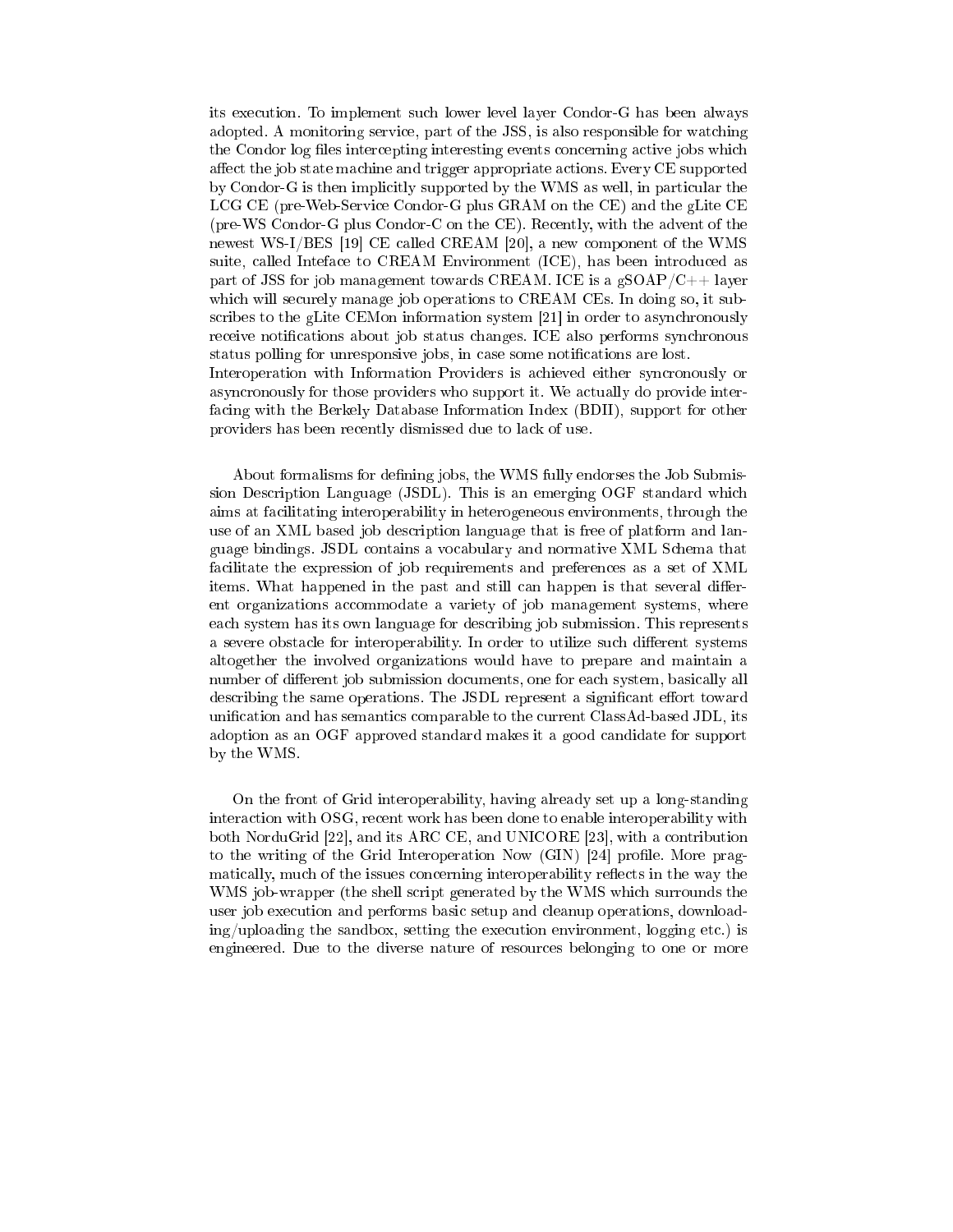Grids, su
h s
ript must be kept as simple and as robust as possible. The jobwrapper may in fact be running in an unfriendly WN environment where no or little assumption an be made on what is available. Again, due to the pivotal role of this script, a significant work has also been done to extend it in order to encompass all the different requirements expressed by the involved parties (users, VOs and resour
es) without losing fun
tionality nor generality. To a
hieve this, a series of hooks is provided in the jobwrapper generation pro edure, allowing spe
i ustomisations to be inserted by users, VO managers and site administrators. This approa
h redu
es hardoding, by de
oupling general and specific operations, without limiting functionality. For users, prologue and epilogue s
ripts have been in
luded - to be run before and after the job is executed - basically with the intent of setting and cleaning up the proper environment for "real" jobs; for VOs, a ustomisation point is foreseen mostly used to hook up the proper middleware version; for similar purposes resour
e managers are allowed to hook up their s
ripts throughout several strategi points of the job-wrapper.

Here is a summarized view of the fun
tionality provided in the areas of integration with other servi
es and interoperability:

- Backwards compatibility with LCG-2
- Automatic renewal of credentials
- GridFTP and HTTPS to handle secure file transfer for the sandbox
- Service Discovery for obtaining new serivice endpoints to be contacted
- Support of different mechanisms to populate the ISM from several sources (BDII, R-GMA, CeMon)
- $-$  Support for submission and monitoring for the LCG, gLite and CREAM CEs
- Support for Data management interfaces (DLI and StorageIndex)
- Support for JSDL
- Support for Grid Site delegation 2.0
- Interoperability with the american Open Science Grid (OSG), Nordugrid and UNICORE
- Integration with Grid accounting and autorization frameworks
- $-$  User prologue/epilogue scripts accompanying the job, more custom scripts allowed to be hooked for use by resour
e and VO administrators

#### $\overline{5}$ Results and future developments

As of late 2008, the WMS has been deployed in a large number of multi-user and multi-VO scenarios. Thorough testing and intense troubleshooting have been acomplished during all these years, of ourse driven by the ompelling needs of the LHC experiments. This has led to a significant level of service stability for the current production release. Much of this effort was accomplished using the development test-bed and the preview test-bed, which also includes new components not yet ready to be deployed in produ
tion, as it was the ase for ICE.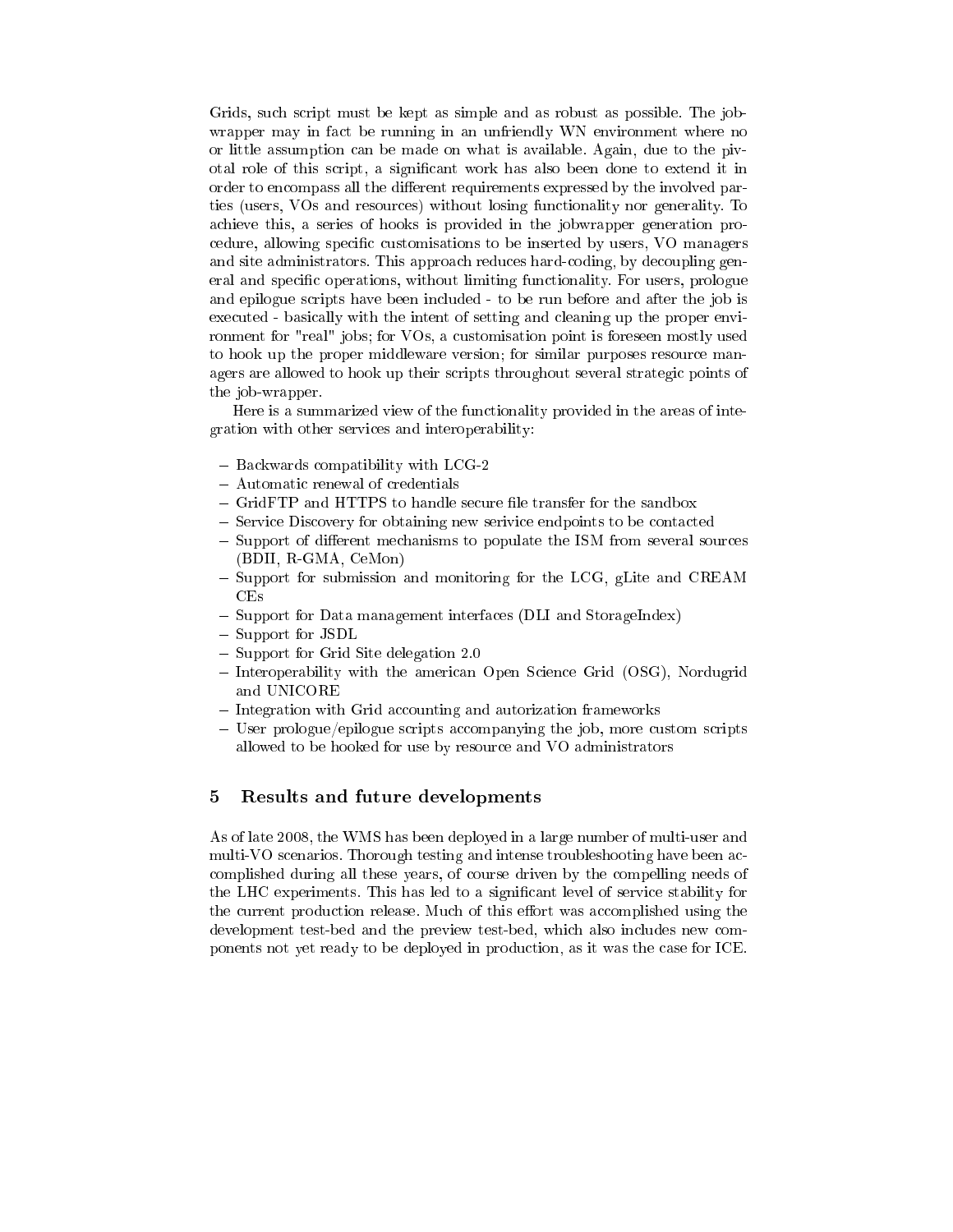In addition, the concept of Experimental Service proved to be very effective: a development instance, attached to the production infrastructure, to be accessed development instance instance in the production interaction in the production interaction in the production in by a sele
ted number of users and immediately installed with the latest available pat
hes.

Now that an acceptable level of sustained stability has been reached, work is being done to further target performance. In particular, after the (effective) introdu
tion of olle
tions, the average mat
h-making time, performed on the full production BDII, has room to improve, especially for single jobs. The next to ome release will be able to perform the mat
h-making in parallel thanks to a re-design of the ISM that will be doubled in order to remove some locks with a huge scope at the moment necessary to keep the structure synchronised with readers and writers insisting on it. A read-only copy will be available for readers. the request handlers needing to perform the match-making, while another one will be created in background while purchasing. A pseudo-atomic swap between these two copies will occur periodically and timedly so that the ISM at the moment accessed by reader threads is disabled while, in the mean-time, the freshly purchased one, since then only accessed for writing, will then become available to the readers only. Two ISM instan
es will be ontemporarily present in memory only for limited period - the time needed to arry out pur
hasing and to wait for the older threads, still pointing to that very copy, to complete - after which such instance can be definitely cleared. Such a design has already been stress tested in a prototypal instance installed as an experimental service, with the ollaboration of the CMS experiment; a peak performan
e of about 100.000 jobs/day were reached for more than two consecutive days [Figure 3].

Also, one of the plus points of pilot-based job s
heduling is the ability to match jobs to resources very quickly, as compared to our present gLite WMS. This can basically be done by virtue of the fact that the VO decides user prioritization in advan
e in su
h a way that as soon as a pilot on a resour
e signals its availabiliy to get new jobs, the VO s
heduler just s
ans the job requests list, which is ordered according to a VO-wide policy, so that it can simply stop to the first job matching the requirements. Nothing prevents the gLite WMS to act in a similar way; in fact, the WMS allows each single user to specify a rank function to apply to his jobs, as we have already seen. This is a nice feature, nevertheless it requires mat
hing against the whole ISM, not simply stopping to the first one. Provided a fixed rank (i. e. VO-based, much like pilot jobs frameworks work), the WMS could instead keep the ISM indexed accordingly so that the match-making could just stop to the first matching resource, which at that point will be also the highest ranked one. This will dramatically reduce the time for match-making (stochastic ranking could be done in any case truncating at the first n matching resources). This new model will represent a further step toward providing added value in su
h a way that, in a future s
enario, the WMS will be even able to automatically find the best effective rank for its jobs, using some feed-back mechanism to rate resources according to their performance measured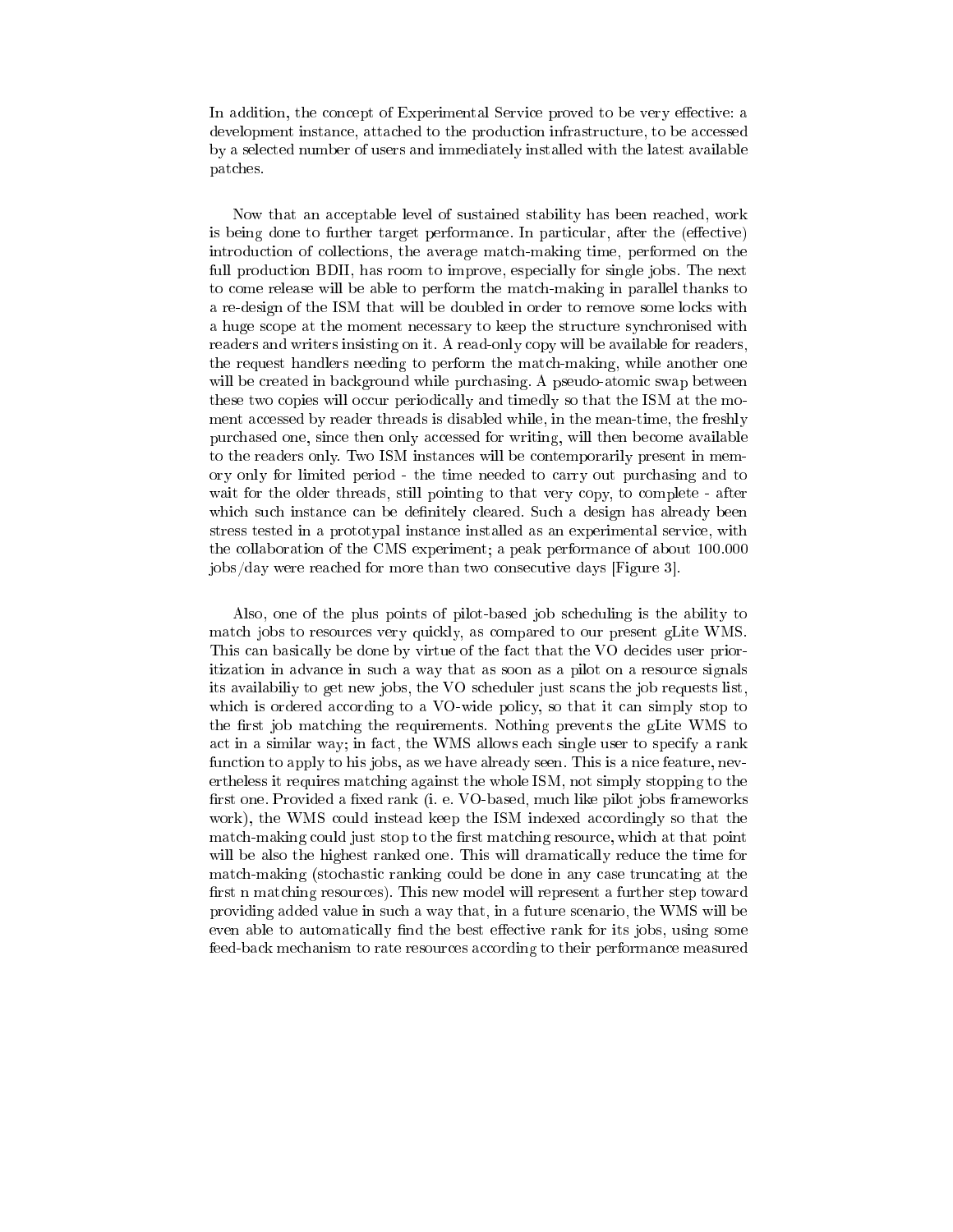over the entire job's lifey
le (i.e. there is no feed-ba
k at the moment about the quality of status information as published by the Information Provider).

Nonetheless, thanks to the modularity of its design, the present WMS ar chitecture allows for scalability in a more flexible way than pilot submission frameworks. The VO pilot s
heduler, in fa
t, other than being a single point of failure, needs to be able to manage the resour
e domain spa
e in its entirety. Two different pilot schedulers would require parting the resource domain space to work together, with the consequence of fragmenting the computing offer into two separate sets. On the contrary, several gLite WMS instances can work together over the whole production infrastructure, the total throughput scaling up in an almost linear fashion. Sto
hasti ranking ould be eventually utilised to minimise latencies coming from the Information System update rate. In fact, this can be done, as compared to the pilot-based approach, right because each WMS instance would get status information by interoperating with a specific Grid service (the Information System, as said) and not directly from pilot jobs.

The next gLite WMS release (3.2), under preparation at the time of writing, will contain several improvements, as the result of the intense restructuring a
tivity whi
h took pla
e during EGEE-II, not yet fully ported into the release bran
hes. Among other things, this new release, aimed at providing a more lightweight and responsive service thanks to a significant redesign of its core omponent, will be instrumented with all the aforementioned parallel mat
hmaking, IPv6 compliancy, support for Grid Site delegation 2.0 and it will be Scientific Linux 5 ready. An official Web Site [25] and Twiki pages have been set up, being kept readily updated, for documentation and support about all the a
tivity on
erning the WMS.

#### 6Con
lusions

The gLite WMS is designed and implemented to provide a dependable, robust and reliable service for efficient distribution and management of end-user requests for omputation, storage, network, instruments and whatever resour
e may be shared across a production quality Grid. It comes with a fully-fledged set of added-value features to enhan
e low-level job submission. Thanks to the flexibility of a scalable, fault-tolerant and service-oriented architecture it has been deployed in a number of layouts and s
enarios.

After seveal years of operation the WMS has rea
hed sustained stability and a performan
e targeted at overing the urrent needs, oming in parti
ular way from High Energy Physics and Bioinformatics. Development continues by supporting enhan
ements requests expressed by the in
reasing number of experiments and users of the EGEE ommunity, keeping up with the standardization and definition of Grid services, compliancy to emerging formal and de-facto standards and protocols. We will also continue facing the challenge of reaching even higher levels of performance, scalability and reliability to find us prepared to meet the growing demand of the EGEE infrastructure.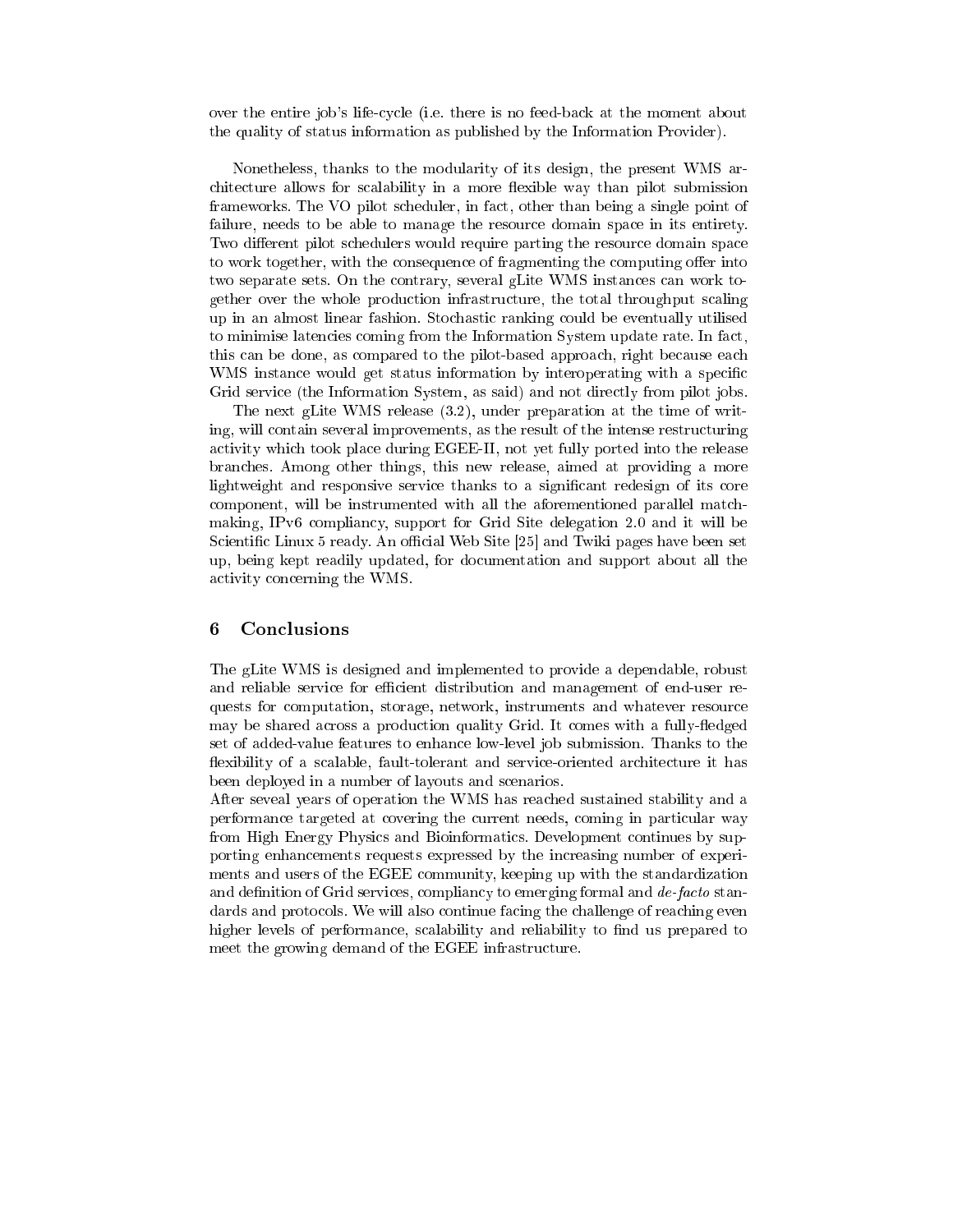## References

- 1.  $http://www.eu-egee.org/$
- 2. http://glite.web.cern.ch/glite/
- 3.  $http://www.ws-i.org/$
- 4. http://www.ogf.org/
- 5. JDL Attributes Specification, https://edms.cern.ch/document/590869/1, EGEE-JRA1-TEC-590869-JDL-Attributes-v0-4
- 6. http://www.cs.wisc.edu/condor/classad/
- 7. M.J Litzkow, M. Livny and M.W. Mutka, Condor-A hunter of idle workstations, Proceedings of the 8th International Conf. On Distributed Computing, San Jose, CA USA (1988) 104-111
- 8. http://forge.gridforum.org/sf/projects/glue-wg
- 9. www.globus.org
- 10. J. Novotny, S. Tuecke, V. Welch, An Online Credential Repository for the Grid:  $MyProxy$ , Proceedings of the Tenth International Symposium on High Performance Distributed Computing (HPDC-10), IEEE, 2001
- 11. F. Dvorak, D. Kouril, A. Krenek, L. Matyska, M. Mulac, J. Pospisil, M. Ruda. Z. Salvet, J. Sitera, J. Skrabal, M. Vocu et. al., Services for Tracking and Archival of Grid Job Information, CGW05, Cracow - Poland, November 20 - 23, 2005
- 12. www.boost.org
- 13. https://edms.cern.ch/document/487871
- 14. S. Bagnasco, P. Cerello, R. Barbera, P. Buncic, F. Carminati, P. Saiz, AliEn -EDG interoperability in ALICE, CHEP-2003-TUCP005, Jun 2003, 3pp
- 15.  $http://www.apache.org$
- 16. http://www.fastcgi.com
- 17.  $http://www.qridsite.org$
- 18. V. Chiaschini et al., An Integrated Framework for VO-oriented Authorization, Policy-based Management and Accounting, Computing in High Energy and Nuclear Physics (CHEP'06)), T.I.F.R. Mumbai, India, February 13-17, 2006
- 19.  $http://grid.pdf.infn.it/NA5/bes-wg.html$
- 20. P. Andreetto, S. A. Borgia, A. Dorigo, A. Gianelle, M. Marzolla, M. Mordacchini, M. Sgaravatto, L. Zangrando et. al., CREAM: a simple, Grid-accessible, job management system for local computational resources, Computing in High Energy and Nuclear Physics (CHEP'06)), T.I.F.R. Mumbai, India, February 13-17, 2006.
- 21. CEMon,  $http://grid.pdf.infn.it/cemon/field.php$
- 22. http://www.nordugrid.org/
- 23.  $http://www.unicore.eu/$
- 24. http://forge.ogf.org/sf/projects/gin
- 25.  $http://web.infn.it/gLikeWMS/$